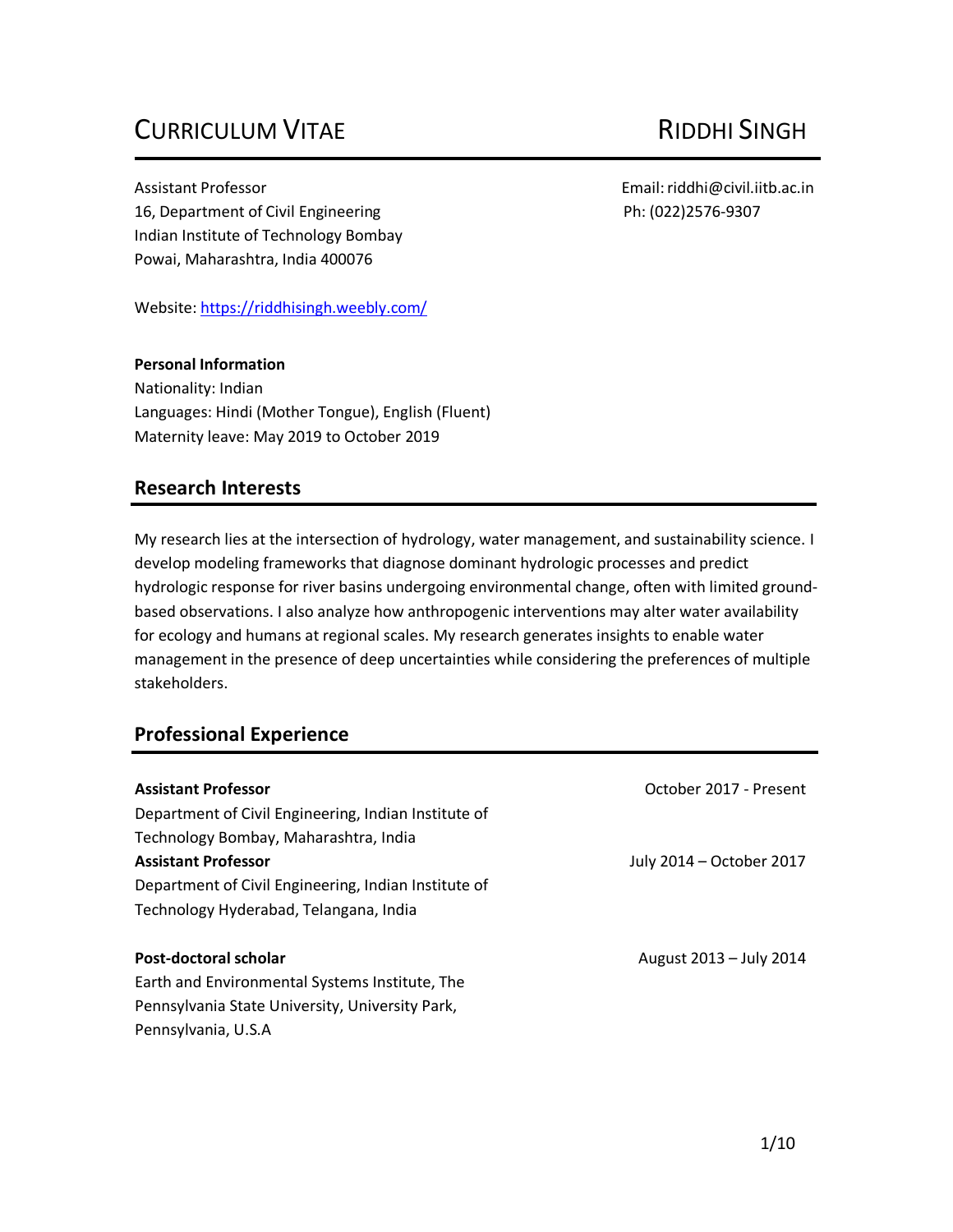#### **Research Assistant**

Department of Civil and Environmental Engineering, The Pennsylvania State University, University Park, Pennsylvania, U.S.A

### **Education**

| <b>PhD in Civil</b>  | The Pennsylvania State University, University    | January 2011 - July 2013    |
|----------------------|--------------------------------------------------|-----------------------------|
| <b>Engineering</b>   | Park, USA                                        |                             |
|                      | Dissertation Title: An uncertainty framework for |                             |
|                      | hydrologic projections in gauged and ungauged    |                             |
|                      | basins under non-stationary climate conditions   |                             |
|                      | Advisor: Prof. Thorsten Wagener                  |                             |
|                      | G.P.A. 3.95/4                                    |                             |
| <b>Master of</b>     | The Pennsylvania State University, University    | August 2009 - December 2010 |
| Science in           | Park, USA                                        |                             |
| <b>Civil</b>         | Master's thesis: A non stationary uncertainty    |                             |
| <b>Engineering</b>   | framework for climate change impact              |                             |
|                      | projections - trading space-for-time to          |                             |
|                      | understand streamflow elasticity                 |                             |
|                      | Advisor: Prof. Thorsten Wagener                  |                             |
|                      | G.P.A. 4/4                                       |                             |
| <b>Bachelor of</b>   | Maulana Azad National Institute of Technology,   | May 2005 - April 2009       |
| <b>Technology in</b> | Bhopal, India                                    |                             |
| <b>Civil</b>         | C.G.P.A 9.35/10                                  |                             |
| <b>Engineering</b>   |                                                  |                             |

## **Professional Recognition**

Associate, the Indian Academy of Sciences, 2018-2022 Awarded the Water Advanced Research and Innovation (WARI) Fellowship Program supported by the Department of Science and Technology, Govt. of India, the University of Nebraska-Lincoln (UNL), the Daugherty Water for Food Institute (DWFI) and the Indo-US Science and Technology Forum (IUSSTF), November 2016. Invited to present a talk at INDOGFOE 2016, 8th Indo-German Frontiers of Engineering Symposium, held at Potsdam, Germany, 19-22 May 2016 Invited to present in ICON 2015, 1<sup>st</sup> Indo-Chinese Young Engineering Leaders' Conclave, held at the Indian Institute of Technology Gandhinagar, 7-9 October 2015 Silver Medal, 2<sup>nd</sup> Position in UG Civil Engineering Batch of 2009, Maulana Azad National Institute of Technology, Bhopal, India Dr. Sadhana Chatterjee Gold Medal for Outstanding performance in class XII, 2005, Banaras Hindu University, Varanasi, India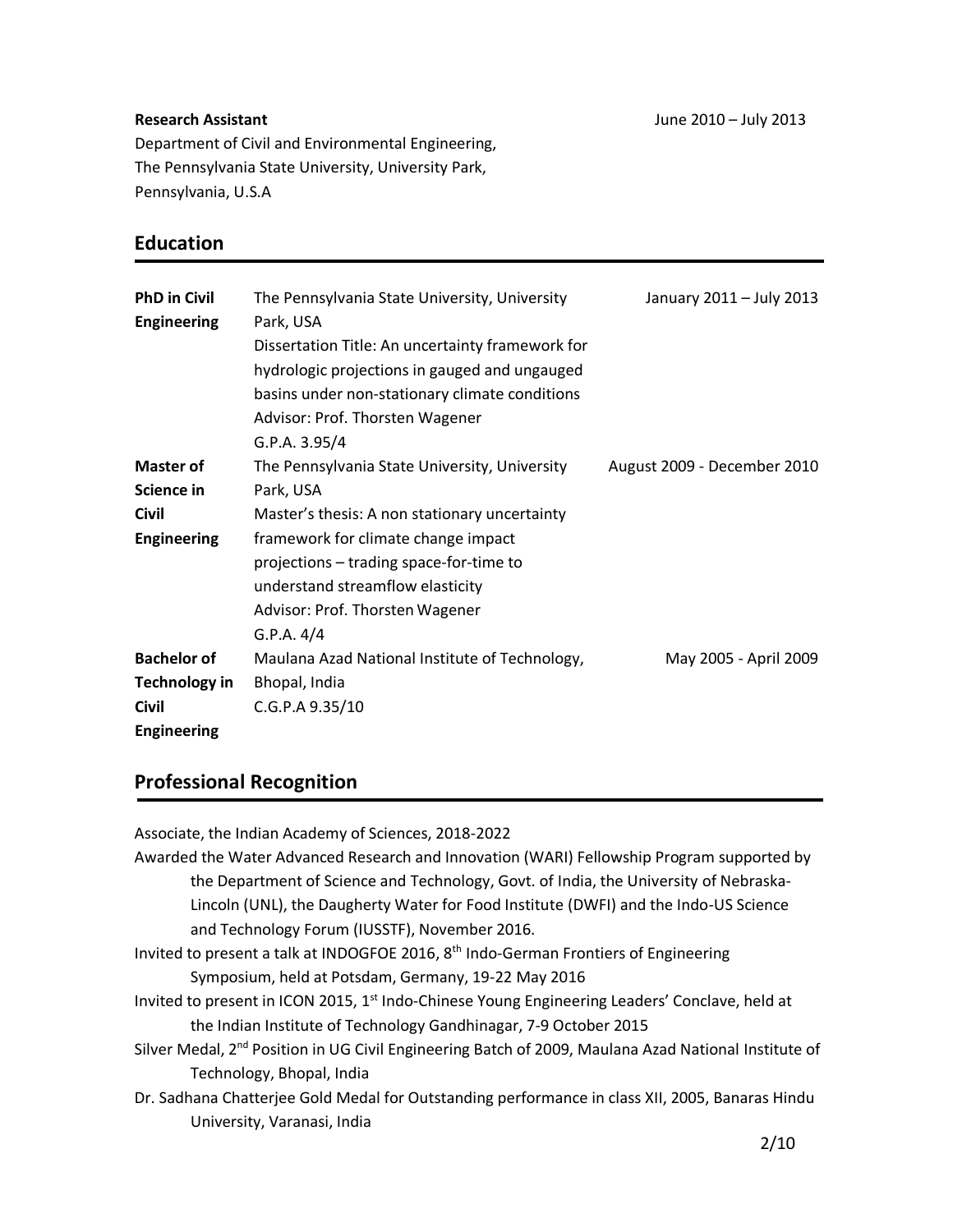### **Professional Service**

Associate Editor, Hydrological Sciences Journal (International Association of Hydrological Sciences, IAHS), 2019-Present.

Associate Editor, Journal of Earth System Sciencel (Indian Academy of Sciences), 2020-Present. Editorial Advisory Board, Climate Risk Management (Elsevier).

- Guest Editor, Special Issue on "Climate and Land-Use Change and Their Effects on the Hydrological Behaviour of Landscapes", MDPI Atmosphere.
- Scientific Committee, 2<sup>nd</sup> International Symposium on Water Systems Operations, 1-3 September 2021 (event postponed), Bristol, United Kingdom
- Reviewed for Geophysical Research Letters, Water Resources Research, Journal of Hydrology, Journal of Water Resources Planning and Management, Hydrological Sciences Journal, Hydrological Processes, Advances in Water Resources, Hydrology and Earth System Sciences (HESS), Journal of the American Water Resources Association, Land Degradataion and Development, Ecohydrology, Computers and Geosciences, Current Science, Sadhana- Academy Proceedings in Engineering Science, Journal of Earth System Science, ISH Journal of Hydraulic Engineering
- Co-organizer for national level conference titled 'Next Frontiers in Civil Engineering: Sustainable and Resilient Infrastructure (NFiCE2018)' held at IIT Bombay in December 2018.
- Co-organizer for national level conference titled 'Modelling tools for sustainable water resources management' held at IIT Hyderabad in December 2015. (Co-organized with Dr. T. Shashidhar, Dr. K.B.V.N Phanindra, and Dr. Basudev Biswal)
- Co-convener, Session titled "Regional hydro-climatic observations, patterns, changes and implications for modeling." Fall meeting of the American Geophysical Union (AGU), San Francisco, U.S.A., 2013.(Convener: Benjamin Livneh; Co-conveners: Rohini Kumar and Stacey Archfield).

Member, American Geophysical Union, December 2010 –present

### **Peer Reviewed Journal Publications**

**Scholar profile:<https://scholar.google.co.in/citations?user=VpsQcKoAAAAJ&hl=en&oi=ao>**

#### Self, *Student Author*

[14] Singh, R., Mishra, V., Narasimhan, B., Ghosh, S., Sharma, A., Dutta, S., and Mujumdar, P. P., 2020. Hydrological Modeling in India - Status Report 2016-2019. *Proceedings of the Indian National Science Academy,* 86(1), 479-494, doi: 10.16943/ptinsa/2020/49802.

[13] *Deshmukh*, A., and Singh, R., 2019. A Whittaker‐Biome based framework to account for the impact of climate change on catchment behavior. *Water Resources Research*, 55, 11,208- 11,224, doi: 10.1029/2018WR023113.

[12] Singh, R., and Kumar, R., 2019. Climate versus demographic controls on water availability across India at 1.5° C, 2.0° C and 3.0° C global warming levels. *Global and Planetary Change*,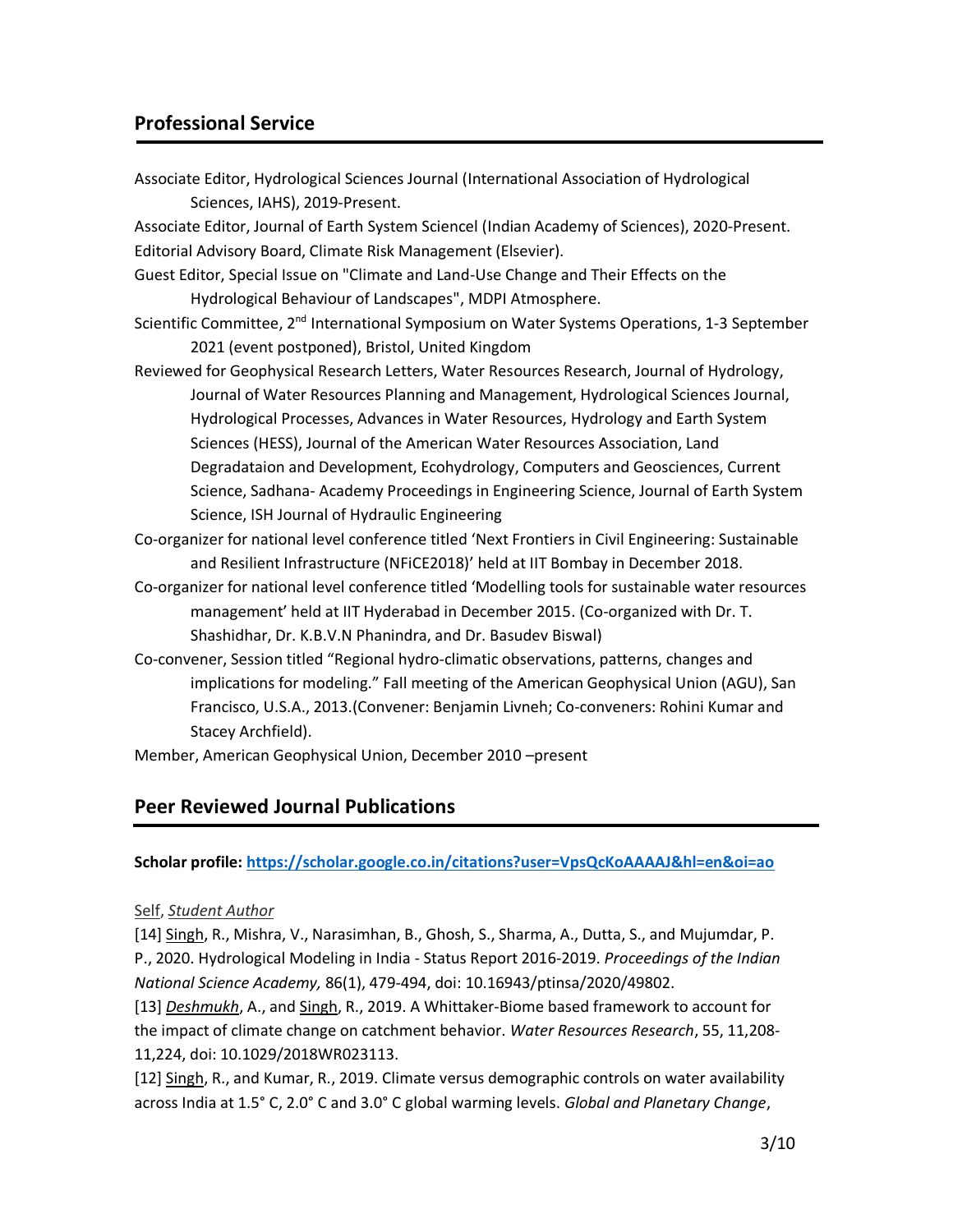177, doi: 10.1016/j.gloplacha.2019.03.006.

[11] Singh, R., Quinn, J.D., Reed, P.M., and Keller, K., 2018. Skill (or lack thereof) of data-model fusion techniques to provide an early warning signal for an approaching tipping point. *PloS one*, *13*(2), p.e0191768, doi: 10.1371/journal.pone.0191768.

[10] Biswal, B., and Singh, R., 2017. Incorporating channel network information in hydrologic response modeling: development of a model and inter-model comparison. *Advances in Water Resources*, 100, 168-182, doi: 10.1016/j.advwatres.2016.12.015.

[9] *Deshmukh*, A., and Singh, R., 2016. Physio-climatic controls on vulnerability of watersheds to climate and land use change across the United States. *Water Resources Research*, In Press, doi: 10.1002/2016WR019189.

[8] Singh, R. and Kumar, R., 2015. Vulnerability of water availability in India due to climate change: A bottom‐up probabilistic Budyko analysis. *Geophysical Research Letters*, *42*(22), pp.9799-9807. [7] Ward, V.L., Singh, R., Reed, P.M. and Keller, K., 2015. Confronting tipping points: Can multiobjective evolutionary algorithms discover pollution control tradeoffs given environmental thresholds? *Environmental Modelling & Software*, *73*, pp.27-43.

[6] Singh, R., Reed, P.M. and Keller, K., 2015. Many-objective robust decision making for managing an ecosystem with a deeply uncertain threshold response. *Ecology and Society*, *20*(3), p.12. [5] Singh, R., Wagener, T., Crane, R., Mann, M.E. and Ning, L., 2014. A vulnerability driven approach to identify adverse climate and land use change combinations for critical hydrologic indicator thresholds: Application to a watershed in Pennsylvania, USA. *Water Resources Research*, *50*(4), pp.3409-3427.

[4] Singh, R., Archfield, S.A. and Wagener, T., 2014. Identifying dominant controls on hydrologic parameter transfer from gauged to ungauged catchments–A comparative hydrology approach. *Journal of Hydrology*, *517*, pp.985-996.

[3] Singh, R., van Werkhoven, K. and Wagener, T., 2014. Hydrological impacts of climate change in gauged and ungauged watersheds of the Olifants basin: a trading-space-for-time approach. *Hydrological Sciences Journal*, *59*(1), pp.29-55.

[2] Ning, L., Mann, M.E., Crane, R., Wagener, T., Najjar Jr, R.G. and Singh, R., 2012. Probabilistic projections of anthropogenic climate change impacts on precipitation for the mid-atlantic region of the United States. *Journal of Climate*, *25*(15), pp.5273-5291.

[1] Singh, R., Wagener, T., Werkhoven, K.V., Mann, M.E. and Crane, R., 2011. A trading-space-fortime approach to probabilistic continuous streamflow predictions in a changing climate– accounting for changing watershed behavior. *Hydrology and Earth System Sciences*, *15*(11), pp.3591-3603.

### **Papers under review**

[1] *Veena*, S., Singh, R., Gold, D., Reed, P.M., and Bhave, A. Improving information-based coordinated operations in inter-basin water transfer megaprojects: a case study in Southern India. In review with *Journal of Water Resources Planning and Management*.

[2] *Lakshmi*, E., Singh, R., and Kambhammettu, B.V.N.P. REGSim: An open-source framework to estimate recharge and simulate groundwater heads. In review with *Computers and Geosciences*.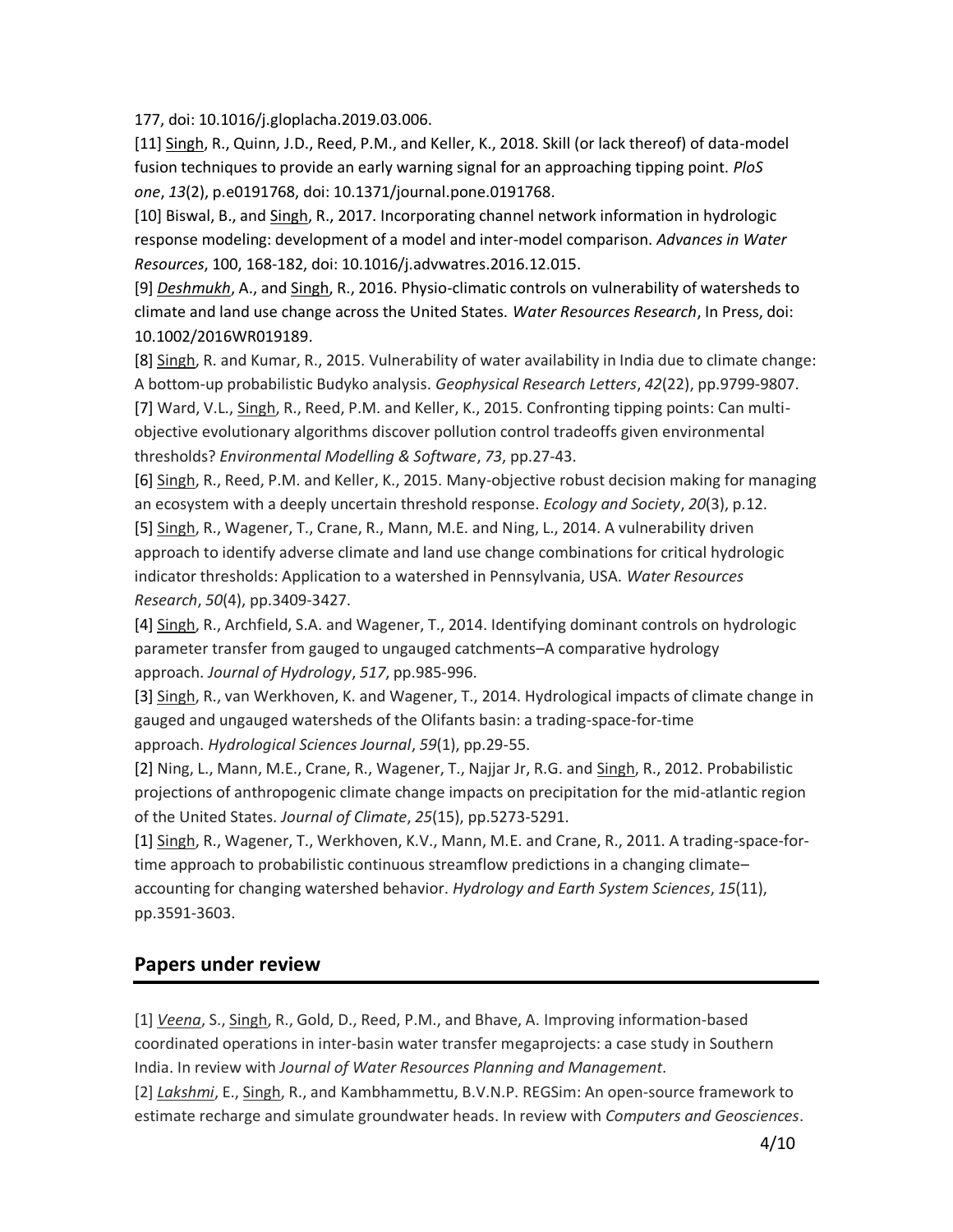## **Book Chapters**

[3] Singh, R. and Biswal, B., 2019. Assessing the Impact of Climate Change on Water Resources: The Challenge Posed by a Multitude of Options. In: Singh S., Dhanya C. (eds) *Hydrology in a Changing World* (pp. 185-204). Springer Water, Cham., ISBN: 10.1007/978-3-030-02197-9\_9. [2] Singh, R., Biswal, B., and Kumar, R., 2019. Water Availability Across India Under Observed and Projected Climate. In: Mishra V., Bhatt, J.R. (eds) *Climate change and water resources in India*, New Delhi: Ministry of Environment, Forest and Climate Change, Dec. 2018, ISBN: 9788193313169.

[1] Singh, R., *Veena*, S., and *Deshmukh*, A., 2017. Assessing the vulnerability of water availability across India to climate change and interlinking of rivers. In, *Sustainable Holistic Water Resources Management*, Raju, S., and Vasan, A. (eds)., 2017, M/S Jain Brothers, New Delhi.

# **Technical Report**

[1] Widmann, M., Blake, R., Sooraj, K.P., Orr, A., Sanjay, J., Karumuri, A., Mitra, A.K., Rajagopal, E.N., Van Loon, A.F., Hannah, D.M., Barrand, N., Singh, R., Mishra, V., Sugden, F., and Arya, D. S., 2019. Current Opportunities and Challenges in Developing Hydro-Climatic Services in the Himalayas: Report of Pump Priming Project 2017. Centre for Ecology & Hydrology, Wallingford and Indian Institute of Tropical Meteorology, Pune.

## **Presentations**

Self, *Student Author*,†invited, \*\*presented by

#### **At International Conferences/Meetings**

[36] *Vora*\*\*, A., and Singh, R., 2020. Using the Budyko framework to evaluate anthropogenic impacts on long-term surface water partitioning in India. AGU Fall Meeting, December 2020. Virtual poster presentation.

[35] *Molakala*\*\*, M., Singh, R., and Veena, S., 2020. Can groundwater development reduce reliance on large scale water transfers? AGU Fall Meeting, December 2020. Virtual oral presentation.

[34] *Veena*\*\*, S., Singh, R., and Bhave, A., 2020. A Stakeholder Elicitation-based Sociohydrological Model of an Inter-basin Water Transfer Mega Project in Southern India. AGU Fall Meeting, December 2020. Virtual oral presentation.

[33] *Lakshmi*\*\*, E., Singh, R., and Phanindara, K.B.V.N., 2019. A data-driven model to simulate groundwater levels – Application to an urban agglomeration in India. MODSIM2019, 23rd International Congress on Modelling and Simulation, December 2019. [32] *Deshmukh*\*\*, A., Singh, R., and Samal, A., 2019. Discovering linkages between

catchment characteristics and water quality using catchment classification. Water Future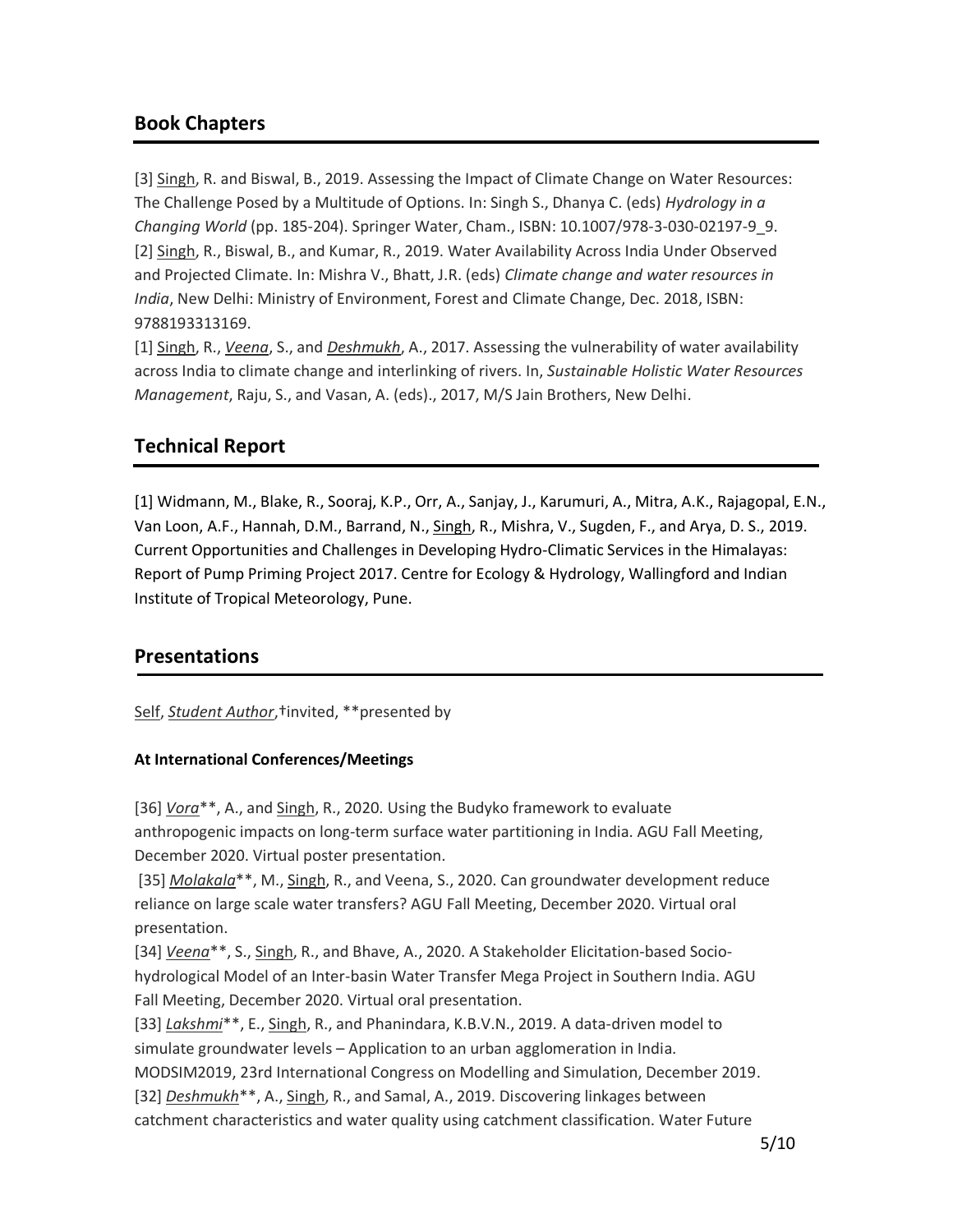International Conference, Bengaluru, 24-27 September 2019.

[31] *Veena*\*\*, S., and Singh, R., 2019. Socio-hydrology model of inter-basin water transfers with stakeholder elicitation. Water Future International Conference, Bengaluru, 24-27 September 2019.

[30] *Veena*\*\*, S., Singh, R., Gold, D., Reed, P. and Bhave, A., 2019. Evaluating proposed Godavari to Krishna inter-basin water transfers in Southern India under changing climate and human demands. *Spring Meeting of the European Geosciences Union*, 7-12 April 2019, Vienna, Austria.

[29] *Lakshmi*\*\*, E., Singh, R., and Phanindra, K.B.V.N., 2018. A conceptual understanding of groundwater levels using data driven model: a case study in Hyderabad, India. HYDRO-2018 International Conference, National Institute of Technology Patna, 19-21 December 2018. [28] *Deshmukh*, D., Singh\*\*, R., 2018. and Samal, A. Catchment classification: a tool to understand hydrology in data scarce regions. 15th Annual Meeting of the Asia Oceania Geosciences Society (AOGS), 03-08 June 2018, Honolulu, Hawaii.

[27] *Veena*, S., and Singh\*\*, R., 2018. Identifying strategies to share water under changing climates and demands: a case study in southern India. 15th Annual Meeting of the Asia Oceania Geosciences Society (AOGS), 03-08 June 2018, Honolulu, Hawaii.

[26] Singh†\*\*, R., and *Veena*, S., 2018. Impact of river interlinking on vulnerability of catchments to climate change. Presented by: R. Singh at Workshop on "Integrating precipitation forecasts and climate predictions with basin scale hydrological modelling in the Himalayas" Organized by the India-UK Water Centre (IUKWC), 2-4 May 2018.

[25] Singh†\*\*, R., and Kumar, R., 2018. Relative impacts of socio-economic and climate drivers on water availability over India. Presented by: R. Singh at Workshop on "Integrating precipitation forecasts and climate predictions with basin scale hydrological modelling in the Himalayas" Organized by the India-UK Water Centre (IUKWC), 2-4 May 2018.

[24] *Deshmukh*\*\*, A., and Singh, R., 2018. Identifying physio-climatic controls on watershed vulnerability to climate and land use change. International Soil and Water Assessment Tool Conference, 10-12 January 2018, Chennai, India.

[23] Singh\*\*, R., and Biswal, B., 2018. How well does a model reproduce hydrologic response? Lessons from an inter-model comparison. International Soil and Water Assessment Tool Conference, 10-12 January 2018, Chennai, India.

[22] *Dagani*\*\*, K. R., 2018. Quantifying the water footprint of an urban agglomeration in developing economy. *International Soil and Water Assessment Tool Conference*, 10-12 January 2018, Chennai, India.

[21] Singh, R., *Deshmukh*\*\*, A., and Kumar, R., 2017. Relative controls of natural and socioeconomic drivers on water availability over India: an exploratory modeling analysis. *Fall Meeting of the American Geophysical Union*, 11-15 December 2017, New Orleans, USA.

[20] *Deshmukh*\*\*, A., Samal, S., and Singh, R., 2017. Towards a robust framework for catchment classification. *Fall Meeting of the American Geophysical Union*, 11-15 December 2017, New Orleans, USA.

[19] *Veena\*\*,* S., and Singh, R., 2017. A decision support framework for managing inter-basin water transfers under changing climate and demands. *Fall Meeting of the American Geophysical*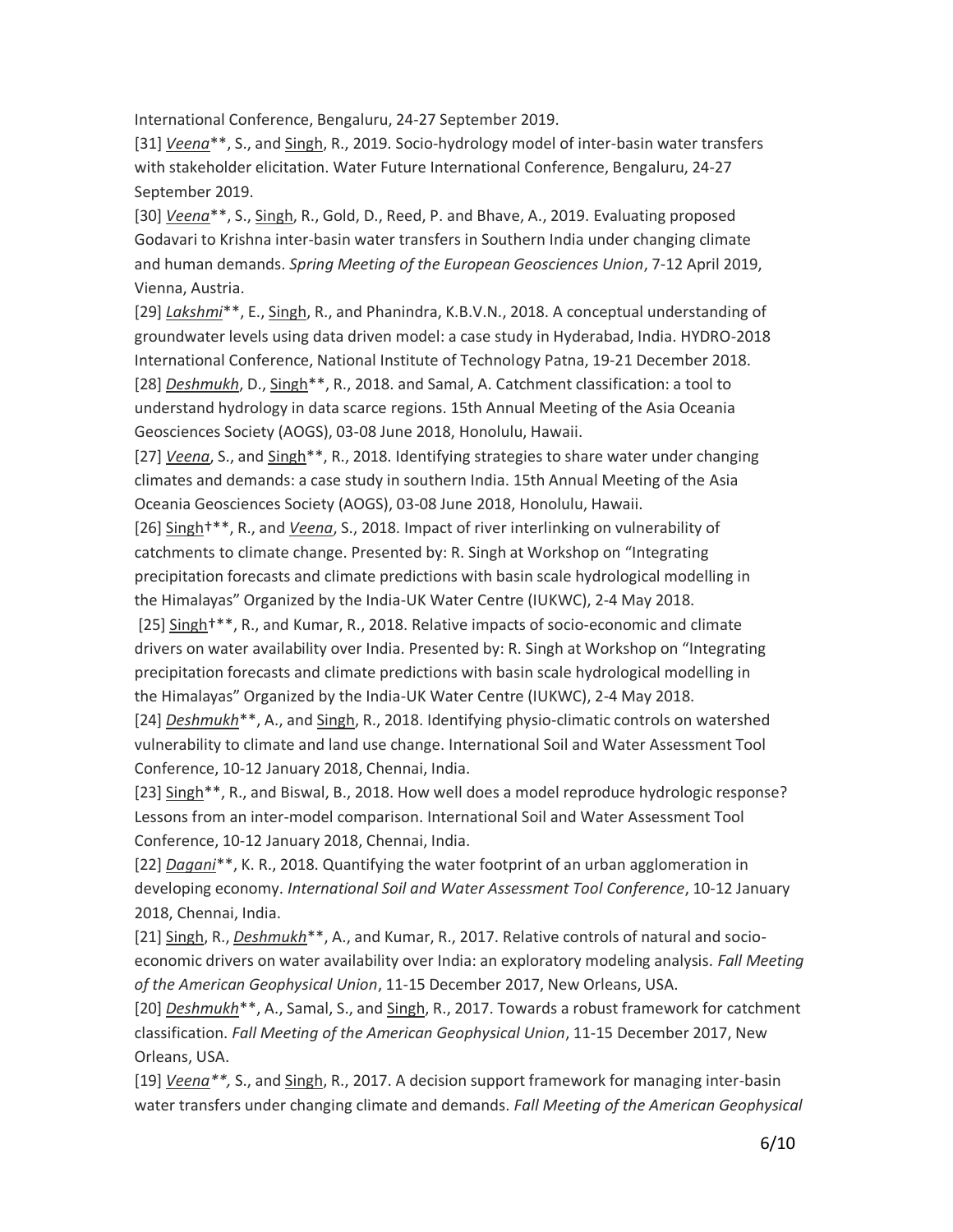*Union*, Virtual Poster Presentation, 2017.

[18] Singh\*\*, R., *Veena*, Sai, and *Deshmukh*, A., 2016. Quantifying the vulnerability of watersheds to climate change using the bottom-up modelling framework: A case study in the Krishna river basin. *International Conference on Climate Change, Water, Agriculture, and Food Security* (ICCCWAFS), 2-3 November 2016, ICRISAT Campus, Hyderabad, India.

[17] Singh\*\*†, R. 2016. Water resources in a changing environment: quantifying the impact of climate and land use change on water availability. *8th Indo-German Frontiers of Engineering (INDOGFOE) Symposium*, 19-22 May 2016, Potsdam, Germany.

[16] Singh, R., and Kumar\*\*, R., 2016. Estimating water availability over India using a bottom-up probabilistic Budyko approach. *Spring Meeting of the European Geosciences Union*, 17-22 April 2016, Vienna, Austria.

[15] Singh\*\*, R., and Kumar, R., 2015. Estimating the spatio-temporal distribution of surface water availability across India. *Fall meeting of the American Geophysical Union*, 14-18 December 2015, San Francisco, USA.

[14] Biswal\*\*, B., and Singh, R., 2015. Incorporating channel network information in hydrologic response modelling: model development and validation using ecologically relevant indicators. *Fall meeting of the American Geophysical Union*, 14-18 December 2015, San Francisco, USA. [13] Singh\*\*, R., and *Deshmukh*, A., 2015, December. What controls vulnerability of watersheds to climate and land use change across the United States? *Fall meeting of the American Geophysical Union*, 14-18 December 2015, San Francisco, USA.

[12] Ward\*\*, V.L., Singh, R., Reed, P.M. and Keller, K., 2014. Confronting Decision Cliffs: Diagnostic Assessment of Multi-Objective Evolutionary Algorithms' Performance for Addressing Uncertain Environmental Thresholds. *Fall meeting of the American Geophysical Union*, 15-19 December 2014, San Francisco, USA.

[11] Singh\*\*, R., Wagener, T., Crane, R.G., Mann, M.E. and Ning, L., 2013. Considering uncertainty in climate change projections through a new decision-centric approach to global change impact assessment on water resources tested in a Pennsylvania watershed. *Fall meeting of the American Geophysical Union*, 9-13 December 2013, San Francisco, USA.

[10] Singh\*\*, R., van Werkhoven, K., Wagener, T., Mann, M.E., Crane, R., and Ning, L., 2013. A robust decision making framework for identifying dominant controls on indicators of hydrologic alteration under environmental change. *Spring Meeting of the European Geosciences Union*, 7-12 April 2013, Vienna, Austria.

[9] Singh\*\*, R., van Werkhoven, K., Wagener, T., Mann, M.E., Crane, R., and Ning, L., 2012. When does model parameter non-stationarity matter? Insights from the applications of a novel trading space-for-time framework across the US and South Africa. *Fall meeting of the American Geophysical Union*, 3-7 December 2012, San Francisco, USA.

[8] Wagener\*\*, T., Singh, R. and Kelleher, C., 2012. An uncertainty framework for predicting hydrologic ecosystem services everywhere and under nonstationary conditions. *Fall meeting of the American Geophysical Union*, 3-7 December 2012, San Francisco, USA.

[7] Singh, R., Archfield, S.A., Wagener\*\*, T., and Vogel, R.M., 2012. Transferring rainfall runoff model parameters to ungauged catchments: Does the metric by which hydrologic similarity is defined actually matter? *Spring Meeting of the European Geosciences Union*, 22-27 April 2012,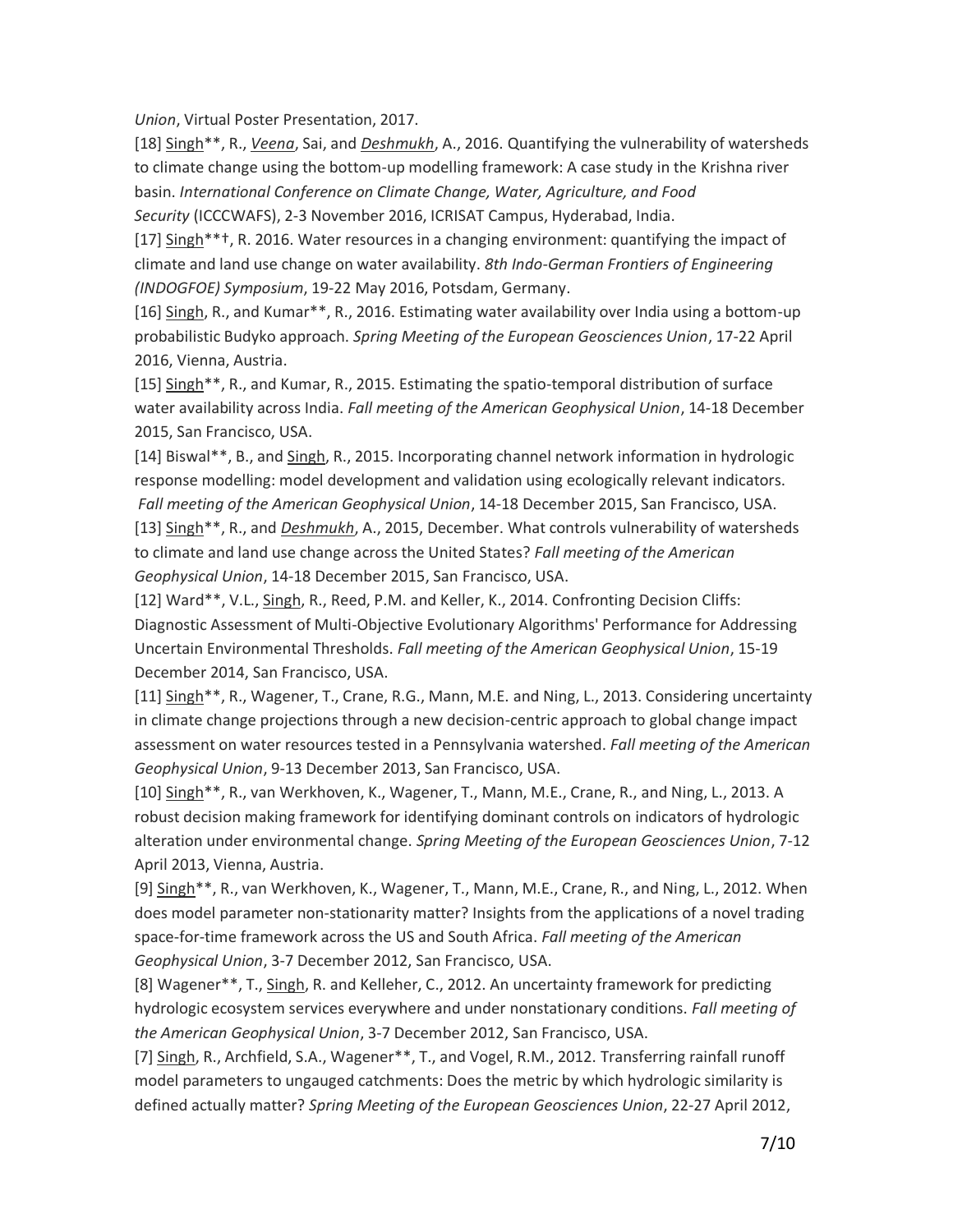Vienna, Austria.

[6] Wagener\*\*, T., Laaha, G., Koffler, D. and Singh, R., 2012. Hydrologic similarity, comparative hydrology and hydrologic extremes. *Spring Meeting of the European Geosciences Union*, 22-27 April 2012, Vienna, Austria.

[5] Singh\*\*, R., Kelleher, C., Edmundson, C., Wagener, T., van Werkhoven, K., Mann, M.E., Crane, R., and Shortle, J.S., 2011. Probabilistic predictions of hydrologic services in ungauged basins and under global change. *Fall meeting of the American Geophysical Union*, 5-9 December 2011, San Francisco, USA.

[4] Singh\*\*†, R., van Werkhoven, K., and Wagener, T., 2011. Hydrologic modeling in a changing climate: Expecting the unexpected. Invited webinar for AECOM Technology Corporation.

[3] Singh\*\*, R., Wagener, T., van Werkhoven, K., Mann, M.E., Crane, R., and Ning, L., 2010. Trading space for time: an approach to probabilistic flow predictions in a changing climate. *Fall meeting of the American Geophysical Union*, 13-17 December 2010, San Francisco, USA.

[2] Archfield\*\*, S., Vogel, R., Wagener, T. and Singh, R., 2010. Rainfall-runoff model calibration at an ungauged catchment using the map-correlation method. *Spring Meeting of the European Geosciences Union*, 2-7 May 2010, Vienna, Austria.

[1] Wagener\*\*, T., van Werkhoven, K., and Singh, R., 2010. Credibility of hydrologic models in the context of climate change impact studies - a case study in the Olifants Basin, South Africa. *Spring Meeting of the European Geosciences Union*, 2-7 May 2010, Vienna, Austria

#### **At National Conferences/Meetings**

[9] Singh\*\*†, R, 2020. On the use of hydrological models to estimate future surface water availability. 86th Annual meeting of Indian Academy of Sciences, 2020, online link: <https://www.youtube.com/watch?v=ipmxR3-kF04>

[8] Singh\*\*, R, 2020. Decision making under uncertainties related to climate change. 7th e-School on Climate Science & Policy, Interdisciplinary Program in Climate Studies, IIT Bombay, 17-28 August 2020, online lecture:

[https://www.youtube.com/watch?v=\\_kMnq4ans3s&t=3576s.](https://www.youtube.com/watch?v=_kMnq4ans3s&t=3576s)

[7] Singh\*\*†, R, 2018. Estimating the spatiotemporal variation of water availability: challenges and opportunities. Indian Academy of Sciences Workshop on Advances in Earth System Science, Banaras Hindu University, Varanasi, 31<sup>st</sup> October – 1<sup>st</sup> November, 2018.

[6] Singh\*\*†, R., 2017. Rainfall Runoff Modelling and Uncertainty Analysis. Workshop on *Best Practices in Water Resources Sector*, Andhra Pradesh Human Resources Development Institute, Bapatala, Andhra Pradesh.

[5] *Deshmukh*\*\*, A., Singh, R., and *Veena*, S., 2016. How does a watershed's physio-climatic characteristics control its vulnerability to climate and land use change? National Workshop on Mainstreaming Climate Change and Adaptation in Agriculture and Allied Sectors, 16-17 November, 2016, Hyderabad, India

[4]Singh\*\*+, R, 2016. Hydrology in the Anthropocene: Towards modelling frameworks that incorporate the impact of humans on hydrologic processes. For *Meeting of Project Appraisal and Monitoring Committee for Hydrology and Cryosphere, Ministry of Earth Sciences* at IIT Kanpur *on*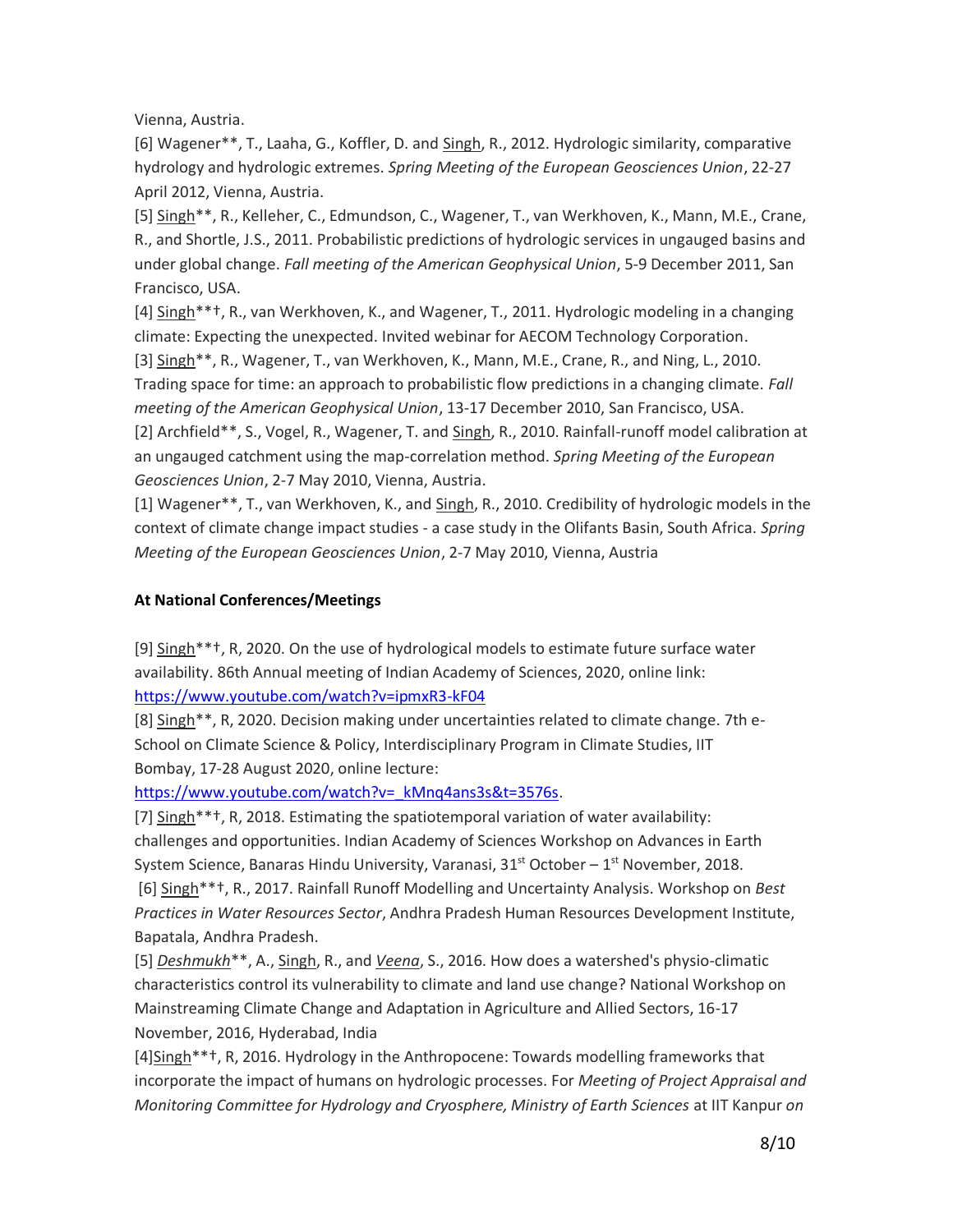#### *11thApril 2016*

[3] Singh\*\*†, R, 2016. Dealing with large uncertainties in future climate and land use change: towards bottom-up hydrologic modelling approaches. For *Institute Seminar Series on Interdisciplinary Program in Climate Studies* at IIT Bombay on 23<sup>rd</sup>March 2016 [2] Singh\*\*†, R, 2015. Sharing a scarce resource: Identifying strategies for water use across multiple stakeholders in a changing environment. In *1st Indo-Chinese Young Engineering Leaders*  Conclave, 7<sup>th</sup>-9<sup>th</sup>October 2015 held at IIT Gandhinagar

[1] Singh\*\*+, R., 2015. Dealing with large uncertainties in hydrologic modelling through bottomup approaches. In *Workshop on Integrated Urban Flood Management* at the Centre for Excellence in Water Resources Management at BITS Hyderabad on 30<sup>th</sup> October 2015

# **Completed Projects**

DST-SERB Early Career Research Award for 2016-2019 of amount approximately Rs. 25, 00,000 for the project titled 'Inter basin water transfer in India: when and how much? Adaptive multi-objective robust decision making for managing water transfers.'

# **Student Advising**

**Ph.D. Thesis Completed as Advisor:** Ankit Deshmukh, Graduated 2021

**M. Tech Thesis Completed as Advisor:** Ankit Deshmukh, Graduated 2016

**Ph.D. Thesis On-going as Advisor:** Lakshmi E. (2016-, Co-advised with Prof. K.B.V.N. Phanindra), Sai Veena (2017-), Molakala Siva Manvitha (2018-), Akshay Sunil (2020-)

**M. Tech Thesis On-going as Advisor:** Anav Vora (2019-), Urooj Malik (2019-, Co-advised with Prof. Subimal Ghosh)

# **Teaching Experience**

### **Undergraduate level**

- CE228 (IIT Bombay) Applied Hydraulic Engineering: analysis of pipe networks and open channel flows.
- CE4502 (IIT Hyderabad) Engineering hydrology and water resources engineering: basics of hydrology, irrigation engineering and design of large hydraulic structures

#### **Graduate level**

- CE626 (IIT Bombay) Groundwater Systems Planning and Management: groundwater occurrence, general equations of movement of water in saturated porous media, groundwater surface water interactions, groundwater recharge, conjunctive use of surface water and groundwater
- CE766 (IIT Bombay) Watershed Management: catchment functioning, ecosystem services, human interventions in catchment ecosystems, XLRM framework for decision analysis for